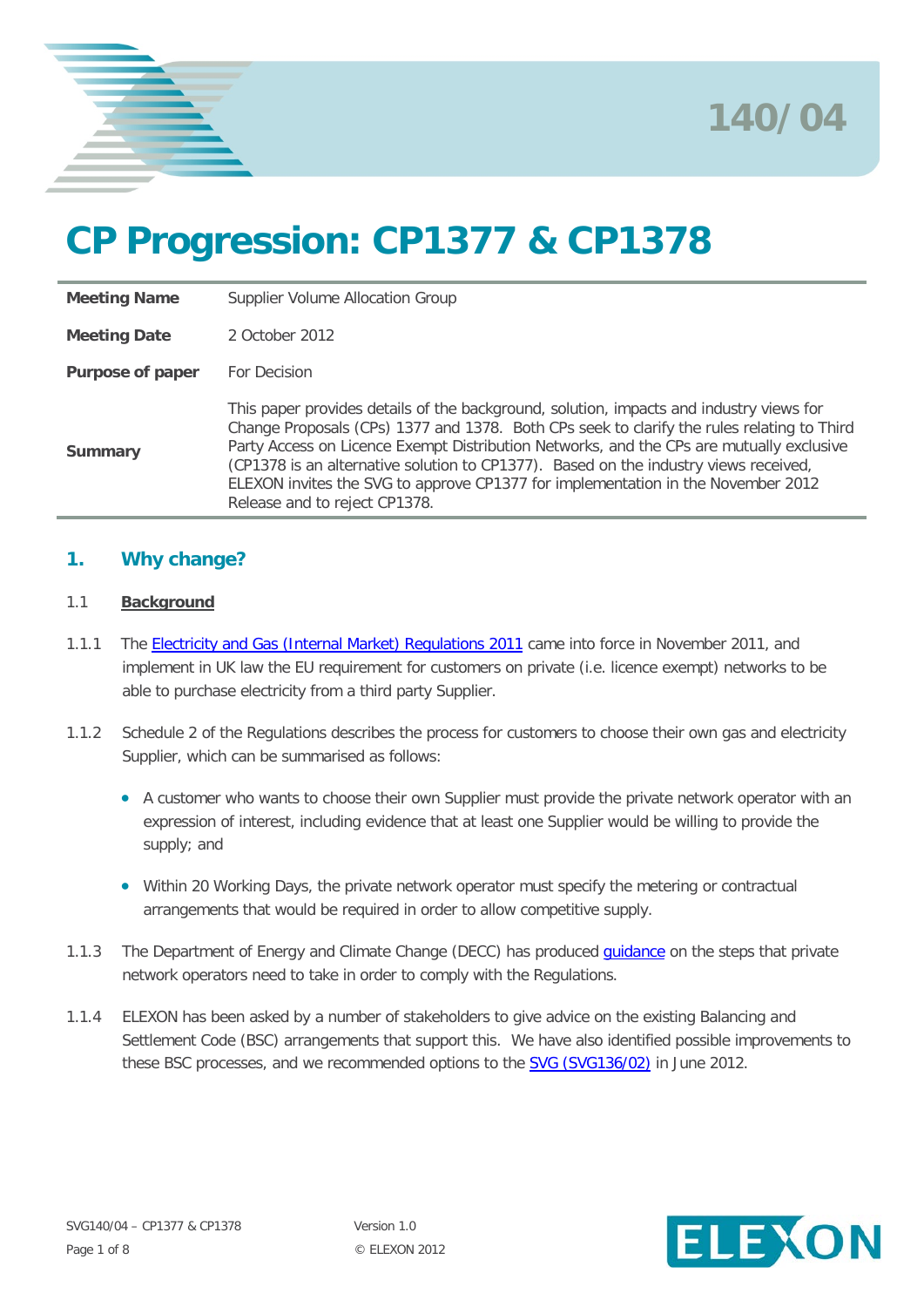



## 1.2 **The issue**

- 1.2.1 SVG136/02 originally proposed to relax the requirement to appoint a common Meter Operator Agent (MOA) on the private network. This was subsequently discussed at the Third Party Access Working Group (TPAWG)<sup>[1](#page-0-0)</sup>, whose majority view was that retaining the current BSC Procedure (BSCP) requirement to appoint a common MOA on the private network is essential to maintain the complex site supplementary information.
- 1.2.2 SVG136/02 highlighted that Difference Metering will be one of the most likely arrangements for customers within a private network who are seeking Third Party Access.<sup>[2](#page-1-0)</sup> While this arrangement is recognised in BSCP502<sup>[3](#page-1-1)</sup> section [4](#page-1-2).9.3 and BSCP514<sup>4</sup> section 8.4.3, we believe that further clarification can be added to the BSCPs to accurately reflect the process and arrangements. For example, BSCP514 and BSCP502 both recognise a scenario where an embedded customer within a private network uses a Third Party Supplier. However, the existing example only refers to one embedded Metering System ID (MSID).

# **2. Solution**

## 2.1 **Proposed solution**

- 2.1.1 ELEXON raised [CP1377](http://www.elexon.co.uk/wp-content/uploads/2012/08/CP1377.pdf) on 3 August 2012.
- 2.1.2 CP1377 seeks to clarify the examples in BSCPs 502 and 514 to more accurately reflect the arrangements for customers within Licence Exempt Distribution Networks (private networks) who are seeking Third Party Access, and to recognise export scenarios.
- 2.1.3 In line with the TPAWG's conclusions, CP1377 retains the current BSCP requirement to appoint a common Half Hourly MOA (HHMOA) and a common HH Data Collector (HHDC). CP1377 simply clarifies the existing rules and does not change these rules or introduce any additional obligations on participants.
- 2.1.4 You can find the redlined changes for CP1377 in Attachment A (BSCP502) and Attachment B (BSCP514).

# 2.2 **Alternative solution**

2.2.1 Smartest Energy raised [CP1378](http://www.elexon.co.uk/wp-content/uploads/2012/08/CP1378.pdf) on 3 August 2012.

 $\overline{a}$ 



<sup>1</sup> The TPAWG has been established by the Energy Networks Association (ENA) to evaluate solutions to issues regarding Third Party Access. It is attended by Distribution Network Operators (DNOs), electricity Suppliers, private network operators, code administrators (including ELEXON) and Ofgem.

<span id="page-1-0"></span> $2$  For an explanation of Difference Metering, please refer to SVG papers 136/02 and 140/06.

<span id="page-1-1"></span><sup>3</sup> 'Half Hourly Data Collection for SVA Metering Systems Registered in SMRS'.

<span id="page-1-2"></span><sup>4</sup> 'SVA Meter Operations for Metering Systems Registered in SMRS'.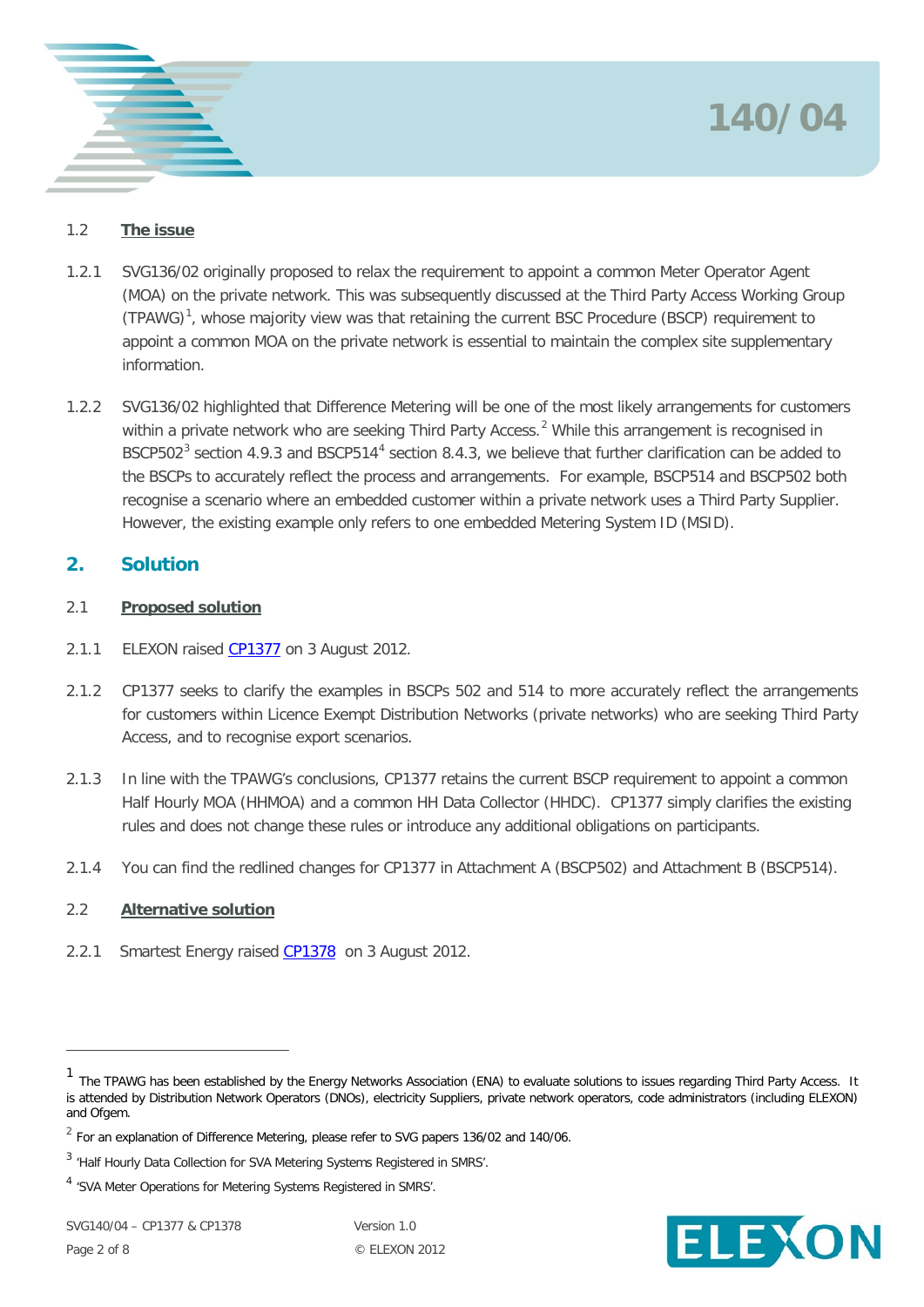



- 2.2.2 CP1378 is identical to CP1377 except that it removes the requirement on Registrants to appoint a common MOA, and instead allows customers to choose their own MOA. The Proposer of CP1378 believes that a free choice of MOA is important for competition and would not cause any risks to Settlement.
- 2.2.3 The Proposer also notes that Industrial and Commercial (I&C) customers are accustomed to signing portfolio-wide MOA agreements in order to obtain competitive pricing. The Proposer therefore considers that these customers would not be getting value for money if they were forced to sign one-off agreements for specific sites with MOAs with whom they do not have other agreements.
- 2.2.4 The Proposer notes that it is the role of the DC (which they agree should be the same HHDC as appointed by the Boundary Point Supplier) in conjunction with the Suppliers to ensure that they receive the correct information from MOAs, and to send the correct data to the Data Aggregator (DA) and Settlement.
- 2.2.5 You can find the redlined changes for CP1378 in Attachment C (BSCP502) and Attachment D (BSCP514).

# **3. Industry views**

## 3.1 **Impact assessment**

3.1.1 CP1377 and CP1378 were issued for participant Impact Assessment via Change Proposal Circular (CPC) 00716.

## 3.2 **CP1377 responses**

- 3.2.1 For CP1377 we received 8 responses of which 7 agreed and 1 disagreed with the CP.
- 3.2.2 The following table shows the breakdown of responses. The full collated participant responses to CP1377 are available in Attachment E or on the BSC Website [here.](http://www.elexon.co.uk/change-proposal/cp1377/)

| <b>Respondent Role</b>                                                              |            | <b>Respondent Support</b> |                          |  |
|-------------------------------------------------------------------------------------|------------|---------------------------|--------------------------|--|
|                                                                                     | <b>Yes</b> | <b>No</b>                 | <b>Neutral</b>           |  |
| <b>LDSOs</b>                                                                        |            | $\overline{\phantom{a}}$  | $\overline{\phantom{a}}$ |  |
| DC/DA/MOA                                                                           |            | $\overline{\phantom{a}}$  |                          |  |
| Suppliers                                                                           |            | $\overline{\phantom{a}}$  |                          |  |
| Mixed (i.e. two or more of Supplier, Generator, Trader, Party agent or Distributor) | 2          |                           |                          |  |
| <b>Total</b>                                                                        |            |                           | O                        |  |

3.2.3 One respondent had some questions, and these are summarised in the following table, along with ELEXON's response.

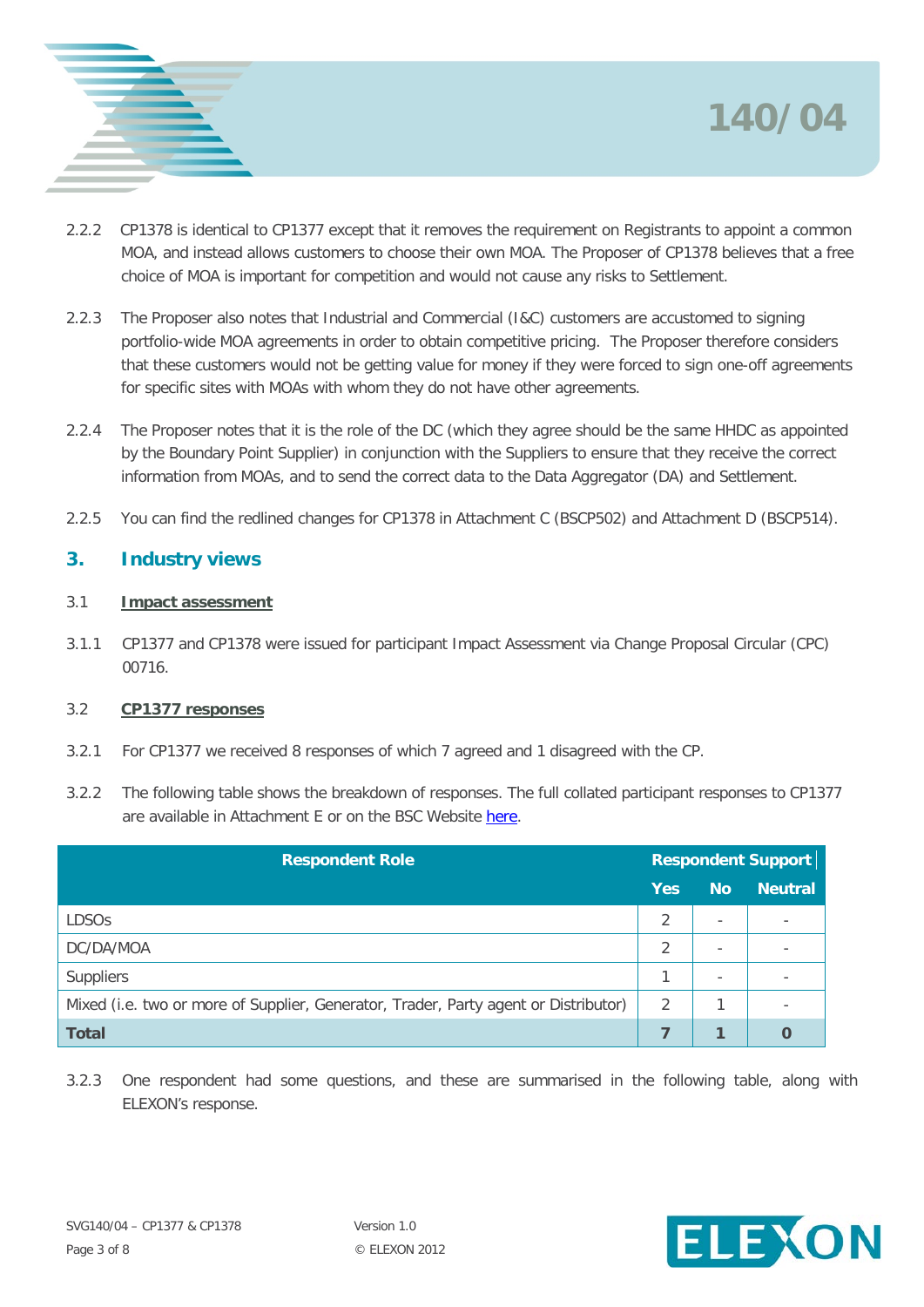

| <b>Respondent's queries</b>                                                                                                                                                                                                                                                                                                                                                                                                      | <b>ELEXON's response</b>                                                                                                                                                                                                                                                                                                                                                                                                                                           |
|----------------------------------------------------------------------------------------------------------------------------------------------------------------------------------------------------------------------------------------------------------------------------------------------------------------------------------------------------------------------------------------------------------------------------------|--------------------------------------------------------------------------------------------------------------------------------------------------------------------------------------------------------------------------------------------------------------------------------------------------------------------------------------------------------------------------------------------------------------------------------------------------------------------|
| "Clarification as to whether the customer meter in this<br>scenario has to be a HH meter regardless of the load<br>being used to enable the necessary subtractions to<br>take place at the boundary?"                                                                                                                                                                                                                            | Yes, the customer has to be HH Settled regardless of the<br>load.                                                                                                                                                                                                                                                                                                                                                                                                  |
| "In regards to scope; the changes to regulations that<br>came in last November do not appear to restrict the<br>type of customer on the private network that can take<br>a competitive supply e.g. does a big house with a<br>single NHH landlord's supply split into multiple bedsits<br>have to offer a 'competitive supply' if one of the<br>tenants requests it $-$ in which case where is the NHH<br>scenario in the BSCP?" | Agree that the regulation does not restrict the type of<br>customer on the private network. As mentioned in SVG<br>paper 136/02, it may be difficult for some agents due to<br>the underlying complexities of NHH agents interacting<br>with HH agents (for example the NHH agents may not be<br>able to send the D0036 flow) and the systems and<br>processes are not in place to allow this to happen.<br>Moreover, Difference Metering (as currently envisaged) |
|                                                                                                                                                                                                                                                                                                                                                                                                                                  | requires the Boundary Point Meter and Third Party Meter<br>to be HH (although other non-Settlement meters on the<br>network could be NHH).                                                                                                                                                                                                                                                                                                                         |
|                                                                                                                                                                                                                                                                                                                                                                                                                                  | Third Party supply through NHH meters therefore<br>requires the full Settlement option described in paper<br>136/02 (or alternatively, Parties can propose new<br>solutions through the CP or Modification Proposal<br>process). At present the only option is therefore to treat<br>these as HH-only, with provision that changes could be<br>raised and progressed in the future.                                                                                |

3.2.4 We provided the above clarifications to the respondent, who had no further comments.

#### 3.3 **CP1378 responses**

- 3.3.1 For CP1378 we received 9 responses of which 3 agreed, 5 disagreed and 1 was neutral.
- 3.3.2 The following table shows the breakdown of responses. The full collated participant responses to CP1378 are available in Attachment F or on the BSC Website [here.](http://www.elexon.co.uk/change-proposal/cp1378/)

| <b>Respondent Role</b>                                                              |                          | <b>Respondent Support</b> |                |  |
|-------------------------------------------------------------------------------------|--------------------------|---------------------------|----------------|--|
|                                                                                     | <b>Yes</b>               | <b>No</b>                 | <b>Neutral</b> |  |
| <b>LDSOs</b>                                                                        | $\overline{\phantom{0}}$ | $\mathfrak{D}$            |                |  |
| DC/DA/MOA                                                                           | $\overline{\phantom{a}}$ | 2                         |                |  |
| Suppliers                                                                           | 1                        | $\overline{\phantom{a}}$  |                |  |
| Mixed (i.e. two or more of Supplier, Generator, Trader, Party agent or Distributor) | 2                        |                           |                |  |
| <b>Total</b>                                                                        | 3                        | 5                         |                |  |

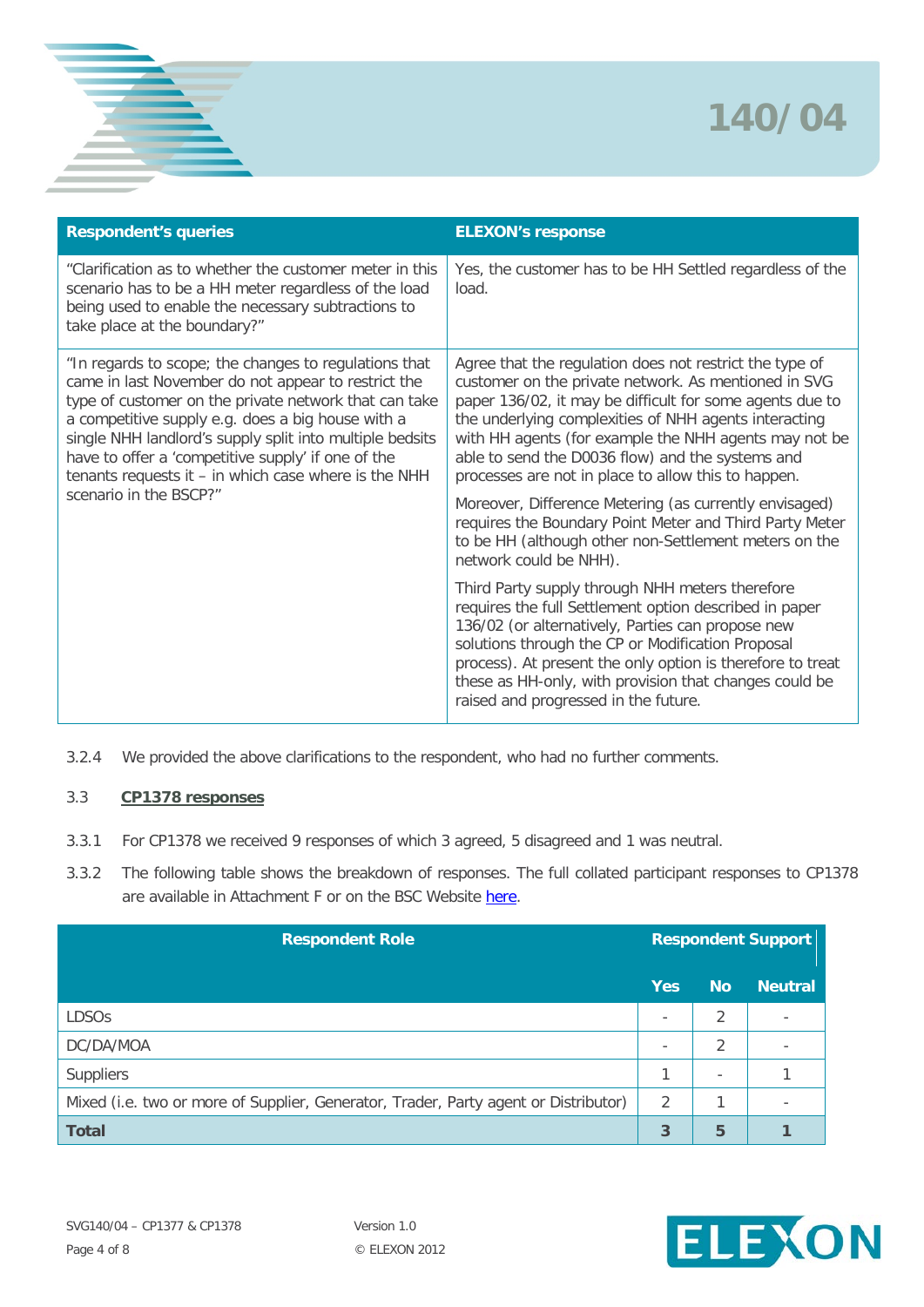



- 3.3.3 No respondents had any questions as part of their response. One respondent stated that CP1378, in common with CP1377, removes the need for additional applications for Metering Dispensations where the Settlement Metering is not directly connected to a Licensed Distribution Network. ELEXON has clarified that this is incorrect as CP1377 does not remove the need for a Metering Dispensation in this situation (which ELEXON has progressed separately via Generic Metering Dispensation D/380 – see paper SVG140/06) and only clarifies the rules.
- 3.3.4 There was a general consensus among respondents that while CP1378 may increase competition it also increases risk to Settlement (see Section 4 for more details).

### 3.4 **Comments on the proposed redlining**

3.4.1 We received one comment on the redlined text as shown in the table below. The comment relates to the redlined text for both CPs.

| <b>Comments on BSCP redlining</b> |                                   |                                                                                                                                                                                                                                                                                                                                                                                                                                                                                                                                                                                                                                                                                                                                                                                                                                                                    |                                                                                                                                                                                                                                                  |  |
|-----------------------------------|-----------------------------------|--------------------------------------------------------------------------------------------------------------------------------------------------------------------------------------------------------------------------------------------------------------------------------------------------------------------------------------------------------------------------------------------------------------------------------------------------------------------------------------------------------------------------------------------------------------------------------------------------------------------------------------------------------------------------------------------------------------------------------------------------------------------------------------------------------------------------------------------------------------------|--------------------------------------------------------------------------------------------------------------------------------------------------------------------------------------------------------------------------------------------------|--|
| <b>Organisation</b>               | Document name<br>& location       | <b>Comment</b>                                                                                                                                                                                                                                                                                                                                                                                                                                                                                                                                                                                                                                                                                                                                                                                                                                                     | <b>ELEXON's recommendation</b>                                                                                                                                                                                                                   |  |
| npower                            | BSCP502 and<br>BSCP514, page<br>4 | During the review of the red line<br>changes a potential inconsistency was<br>identified:<br>The section titled 'Export on Licence<br><b>Exempt Distribution Network'</b><br>references on page 4 of the BSCP<br>redline states that 'If Total Boundary<br>Demand is positive then the Boundary<br>Point Supplier is a net Importer, and<br>the Total Boundary Demand should be<br>entered in Settlement as a positive<br>quantity of Active Import.' This seems<br>to contradict a statement in the<br>current BSCP not amended in the<br>redline version, 'The HHDC is required<br>to establish gross energy for the site<br>for each settlement period. This is<br>achieved by applying the aggregation<br>rule to the metered data values. If the<br>resultant value applied to the rule<br>positive, the site is exporting, and the<br>import value is zero.' | ELEXON agrees, has investigated the<br>issue further by looking at other<br>BSCPs, and has added further clarity in<br>the redlining to avoid confusion. The<br>amendments made as a result are<br>highlighted in yellow in Attachments A-<br>D. |  |

3.12.2 We provided the above recommendation to the respondent, who had no further comments.

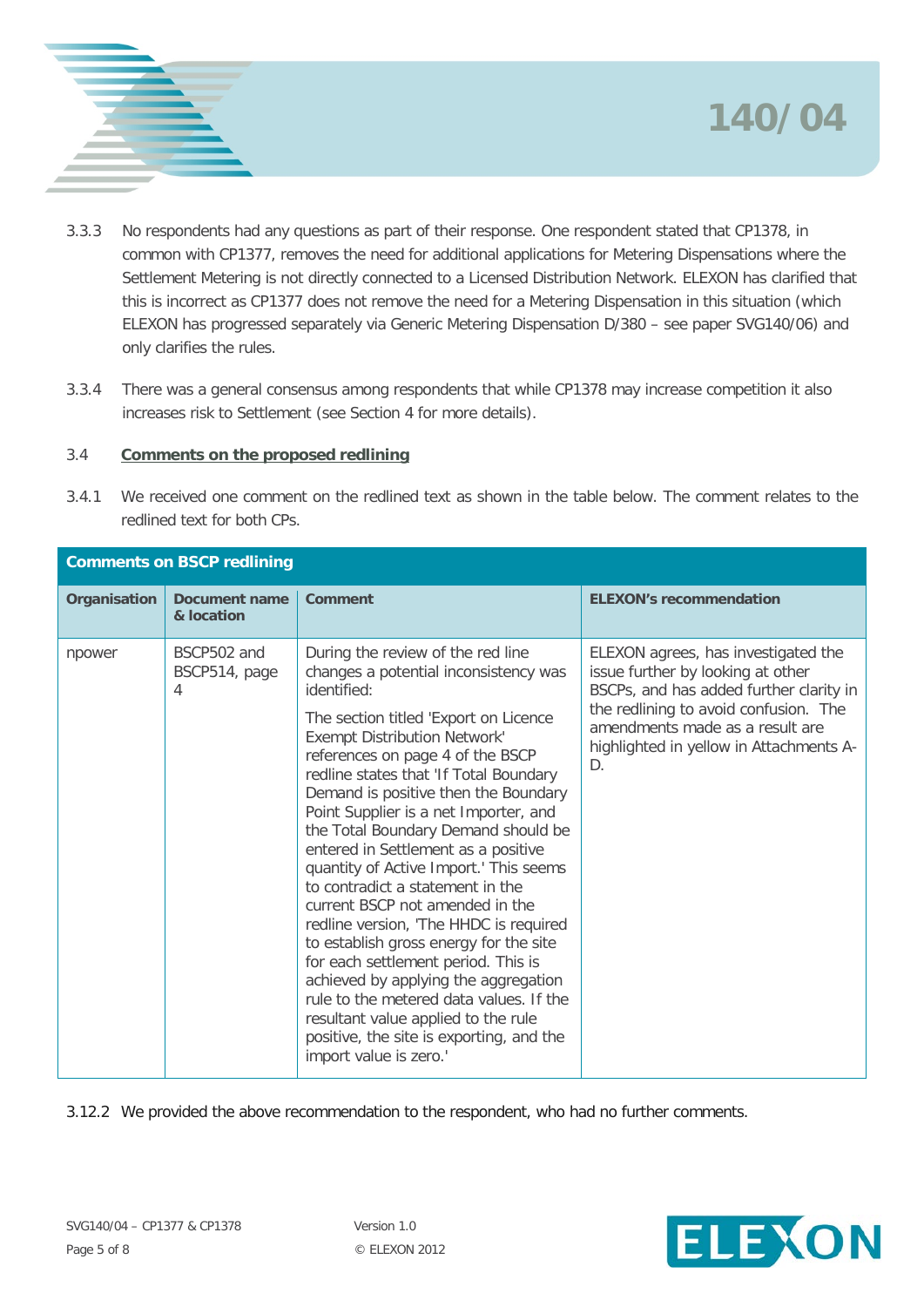# **140/04**



# **4. Intended benefits**

- 4.1 Customers on private networks have had a legal right to third party supply since November 2011. Discussions at the TPAWG indicate that a number of customers are currently in negotiation with Suppliers and private network operators to exercise this right.
- 4.2 The current lack of clarity in BSCPs 502 and 514 regarding the existing rules increases the risk of error in Settlement as customers exercise their right to Third Party Supply. To avoid this it is desirable to change the BSCPs as soon as possible (i.e. in the November 2012 Release, as the next available BSC Release).
- 4.3 All respondents tend to agree with the changes which are common to both CP1377 and CP1378, on the grounds that they will introduce efficiencies into the process and do not place additional obligations on participants. However, there is significantly more support for CP1377 over CP1378.
- 4.4 ELEXON agrees with the majority view of respondents that CP1378 would increase risks to Settlement, due to its use of different MOAs for the same site and because it does not specify processes for these MOAs to communicate data between each other. ELEXON also notes the views of some respondents that they would not be able to implement CP1378 in the November 2012 Release (see Section 5 below).

# **5. Impacts, costs and implementation approach**

| <b>Market participant</b>         | Cost/effort                  | <b>Implementation time needed</b>                                                                                                                                                      |
|-----------------------------------|------------------------------|----------------------------------------------------------------------------------------------------------------------------------------------------------------------------------------|
| <b>ELEXON</b><br>(implementation) | 1 man day, equating to £240. | November 2012 Release is<br>suitable.                                                                                                                                                  |
| <b>Service Provider</b>           | No system impact identified. | n/a                                                                                                                                                                                    |
| DC/DA <sub>s</sub>                | 30 man days.                 | November 2012 Release is<br>suitable provided this CP is<br>confirmed and approved at the<br>end of September/early October<br>SVG. Otherwise propose delaying<br>until February 2013. |
| LDSO, DNO                         | 30 man days.                 | November 2012 Release is<br>suitable.                                                                                                                                                  |
| Supplier                          | 90 - 180 man days.           | November 2012 Release is<br>suitable.                                                                                                                                                  |

5.1 The following table summarises the effort required by ELEXON and participants to implement CP1377.

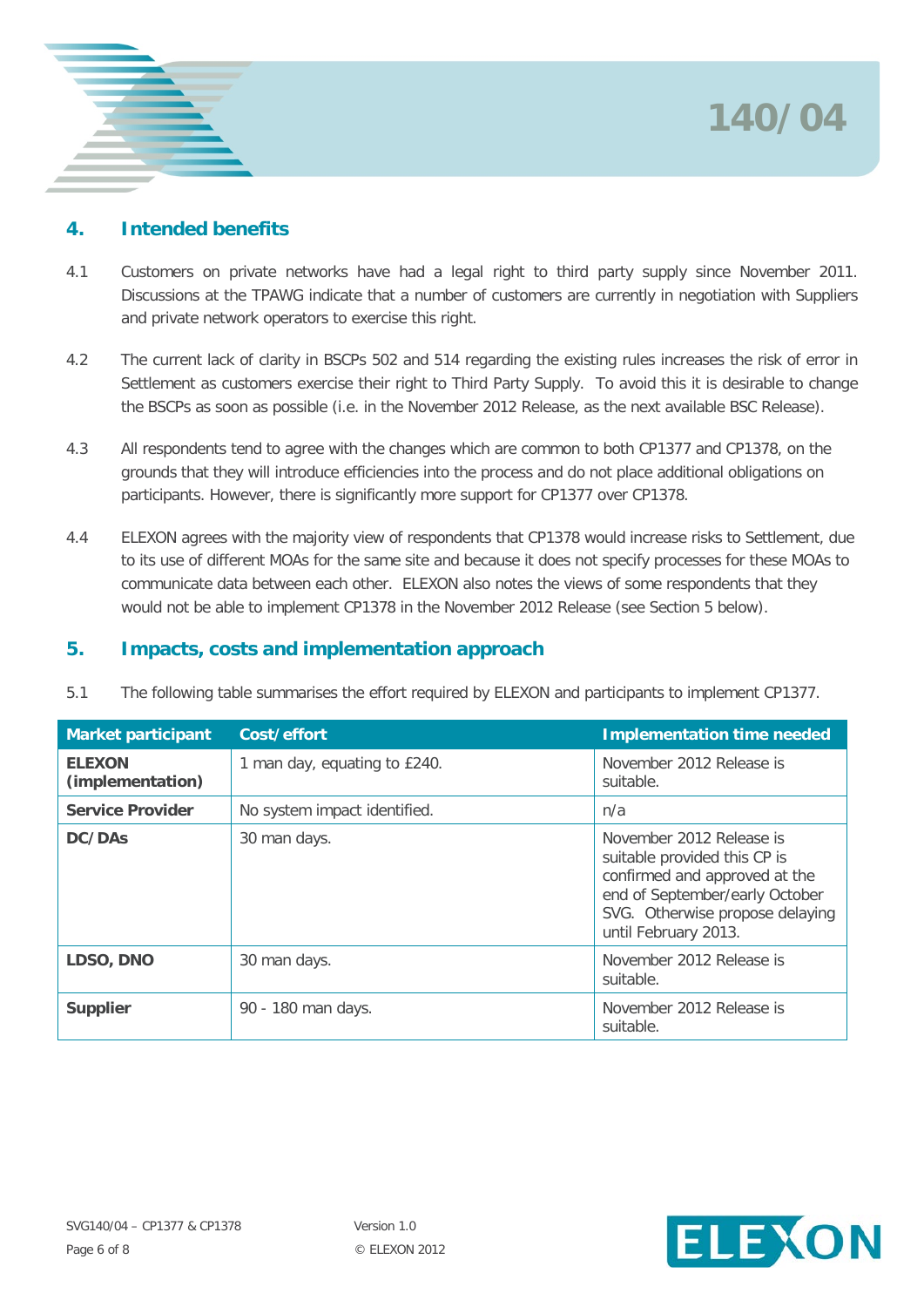



5.2 The following table summarises the effort required by ELEXON and participants to implement CP1378.

| <b>Market participant</b>         | Cost/effort                  | <b>Implementation time needed</b>                                                                                                                             |
|-----------------------------------|------------------------------|---------------------------------------------------------------------------------------------------------------------------------------------------------------|
| <b>ELEXON</b><br>(implementation) | 1 man day, equating to £240. | November 2012 Release is<br>suitable.                                                                                                                         |
| <b>Service Provider</b>           | No system impact identified. | n/a                                                                                                                                                           |
| DC/DAs                            | 30 man days.                 | November 2012 Release is<br>suitable.                                                                                                                         |
| LDSO, DNO                         | 30 - 120 man days.           | November 2012 Release is not<br>suitable. February 2013 would be<br>achievable provided a decision is<br>made by the end of September/<br>early October 2012. |
| <b>Supplier</b>                   | 180 man days.                | November 2012 Release would be<br>suitable.                                                                                                                   |

- 5.3 Some respondents believe that more work would be needed on CP1378 before it could be implemented, e.g. to specify formal BSCP processes for the different MOAs to communicate with each other. This would require additional BSCP drafting and a second industry impact assessment before the CP could be approved – ruling out a November 2012 implementation, and meaning that the CP could not be implemented before 2013 (in either the February or June Release, depending on how much extra work is needed). While SVG has the option to approve CP1378 in its current form, we agree with respondents that this could increase risks to Settlement.
- 5.4 We agree with the majority view of respondents that CP1377 should be approved and that CP1378 should be rejected.

# **6. Recommendations**

- 6.1 ELEXON invites the SVG to:
	- a) **APPROVE** CP1377 for implementation on 29 November 2012, as part of the November 2012 Release;
	- b) **AGREE** the proposed amendments to BSCP502 and BSCP514 for CP1377; and
	- c) **REJECT** CP1378.

## **Appendices:**

None

## **Attachments:**

Attachment A – CP1377 - BSCP502 redlining v0.2 Attachment B – CP1377 - BSCP514 redlining v0.2 Attachment C – CP1378 - BSCP502 redlining v0.2

SVG140/04 – CP1377 & CP1378 Version 1.0 Page 7 of 8 © ELEXON 2012